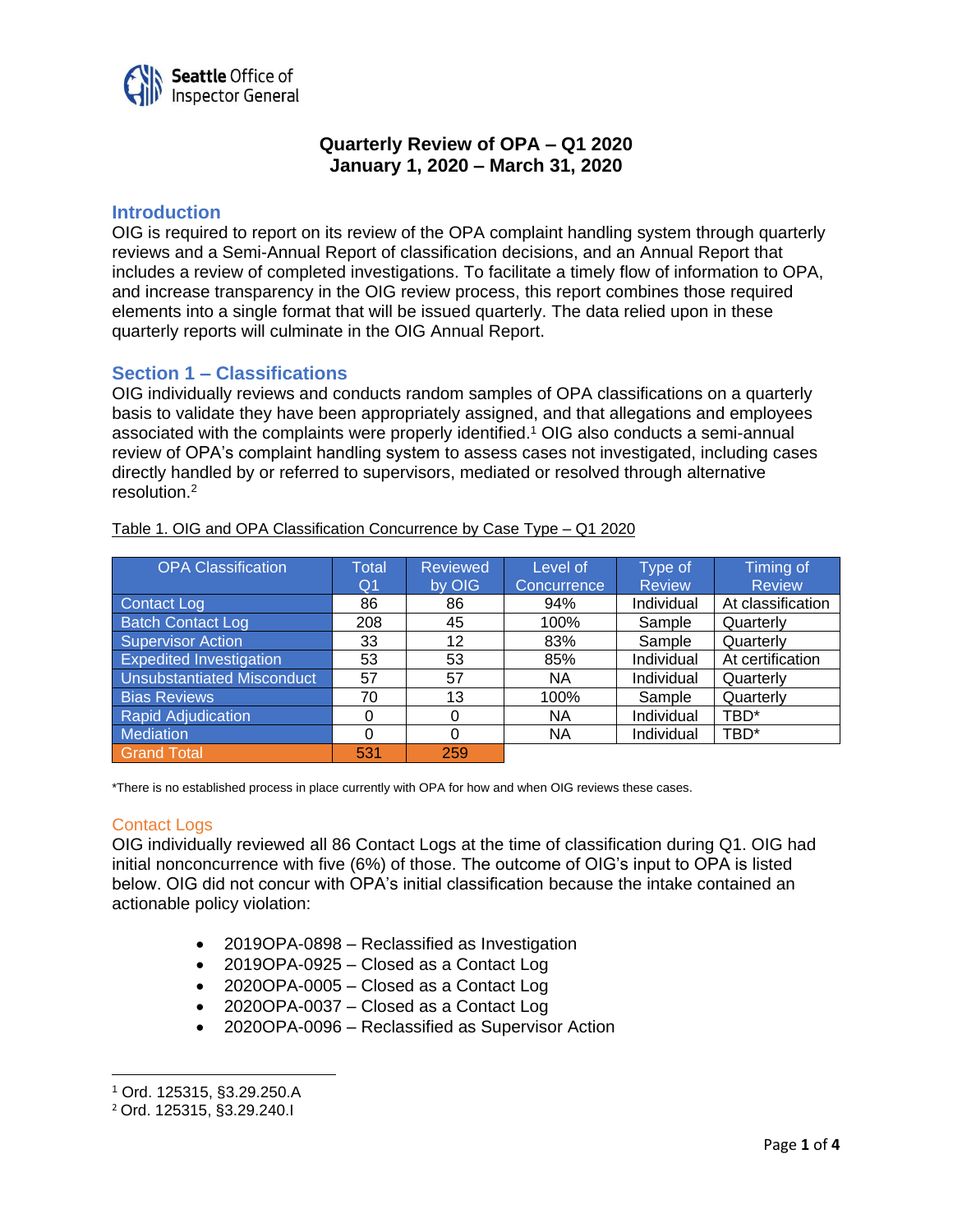

### Batch Contact Logs

OIG sampled 45 out of 208 Batch Contact Logs<sup>3</sup> received by OPA during Q1. OIG had 100% concurrence with OPA's classifications.

### Expedited Investigations

OIG individually reviewed all 53 Expedited Investigations submitted by OPA to OIG during Q1. OIG had nonconcurrence in 8 (15%) of those. In six (11%), OIG directed additional investigation prior to accepting the classification (see Section 2, Table 4 below). In two (4%), OIG had initial nonconcurrence and per OPA's processes, both were reclassified as Investigations:

- 2019OPA-0900 Reclassified as an Investigation
- 2019OPA-0165 Reclassified as an Investigation

# Supervisor Actions

OIG sampled 12 of the 33 Supervisor Actions closed by OPA during Q1. In two (17%), OIG did not concur with OPA's classification decision because of an underlying allegation that should have excluded the case from eligibility:

- 2019OPA-0924 Bias Allegation
- 2020OPA-0085 Use of Force Allegation

### Unsubstantiated Misconduct Screening Pilot Program

OIG individually reviewed all 57 misconduct screening emails submitted to OPA during Q1. OPA began providing OIG with 2020 data in March, so Q1 is the first quarter in which OIG has had the opportunity to review this program. OIG is in the process of engaging with OPA to better understand the criteria being utilized by OPA as they develop this program, and will continue to refine our review process as the year progresses.

#### Bias Reviews

OIG sampled 13 of the 70 Bias Reports closed by OPA during Q1. OIG had 100% concurrence with OPA's reviews.

#### Rapid Adjudication

There were no Rapid Adjudication cases submitted for OIG review during Q1.

#### **Mediation**

There were no Mediation cases submitted for OIG review during Q1.

# **Section 2 – Investigations**

OIG individually reviews OPA Investigations. On an annual basis, OIG reports out on the number of investigations reviewed, those cases for which OIG requested further investigation, and a description of the follow up for those cases which OIG did not certify.<sup>4</sup>

#### Table 2. Certification Outcomes by Investigation Type – Q1 2020

<sup>3</sup> From 2020OPA-0001 and 2020OPA-0002.

<sup>4</sup> Ord. 125315, §3.29.270.10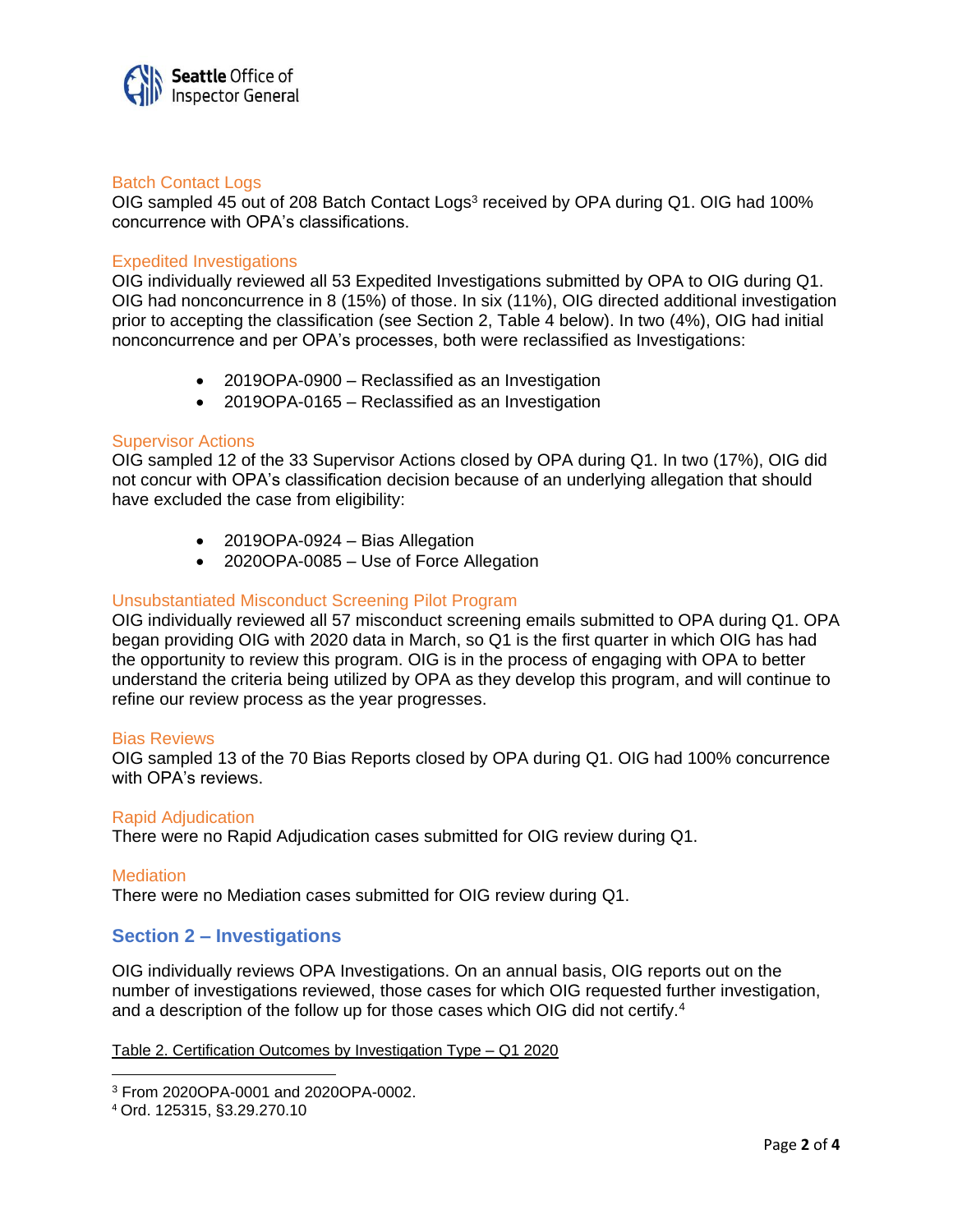

| Case Type                | <b>OIG Certifications</b> | <b>Full Certification</b> | <b>Partial Certification</b> | Null Certification |
|--------------------------|---------------------------|---------------------------|------------------------------|--------------------|
| <b>Expedited Invest.</b> | ວວ                        | 53                        |                              |                    |
| Investigation            | 2Δ                        | ົ                         |                              |                    |
| Total                    |                           |                           |                              |                    |

# Table 3. OIG Requests by Certification Outcome - Q1 2020

| <b>OIG Request</b>                 | <b>Full Cert</b> | <b>Partial Cert</b> | <b>Null Cert</b> | Total | Percent of<br><b>Total Cases</b> |
|------------------------------------|------------------|---------------------|------------------|-------|----------------------------------|
| No Request                         | 62               |                     |                  | 62    | 80%                              |
| <b>Informal Request</b>            |                  |                     |                  |       | 1%                               |
| Requested Additional Investigation | 12               |                     |                  | 14    | 19%                              |
| Total                              | 75               |                     |                  |       | 100%                             |

# Table 4. Requested Additional Investigation by Type of Deficiency - Q1 2020

|                          | Total Broken out by Category  |                             |                             |                                       |                                            |              |
|--------------------------|-------------------------------|-----------------------------|-----------------------------|---------------------------------------|--------------------------------------------|--------------|
|                          | <b>Missing</b><br>Information | Report<br><b>Inaccuracy</b> | <b>Missed</b><br>Allegation | <b>Interview</b><br><b>Deficiency</b> | <b>Failure to</b><br><b>Identify Named</b> | <b>Total</b> |
|                          |                               |                             |                             |                                       | Employee                                   |              |
| <b>Expedited Invest.</b> |                               |                             |                             |                                       |                                            |              |
| Investigation            |                               |                             |                             |                                       |                                            |              |
| Total                    |                               |                             |                             |                                       |                                            |              |

In six Expedited Investigations with directed additional investigation, OIG issued full certifications. The reasons for the requests were:

- 2019OPA-0906 Missing Information
- 2020OPA-0093 Missing Information
- 2020OPA-0090 Missing Information
- 2020OPA-0058 Report Inaccuracy
- 2020OPA-0137 Report Inaccuracy
- 2020OPA-0055 Missed Allegation

In six Investigations with directed additional investigation, OIG issued full certifications. The reasons for the requests were:

- 2017OPA-0839 Failure to Identify Named Employee
- 2017OPA-0356 Missing Information
- 2019OPA-0756 Missing Information
- 2019OPA-0821 Missing Information
- 2019OPA-0748 Missing Information
- 2019OPA-0840 Missing Information